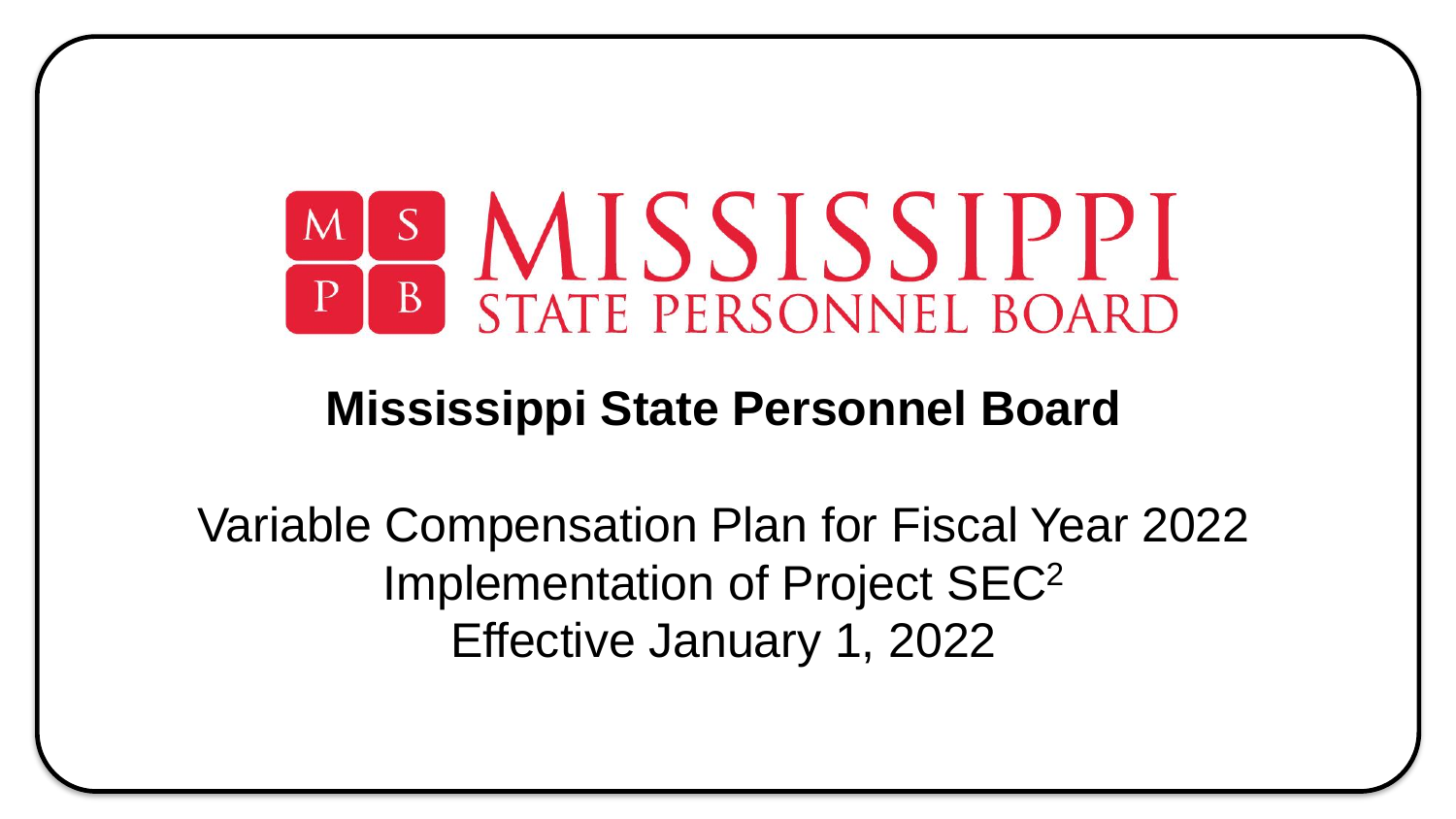

#### Statement of Purpose

- Policies derived from relevant common language which appears in agency appropriation bills
- Identifies compliance language and legislative intent
- References language while recognizing specific exemptions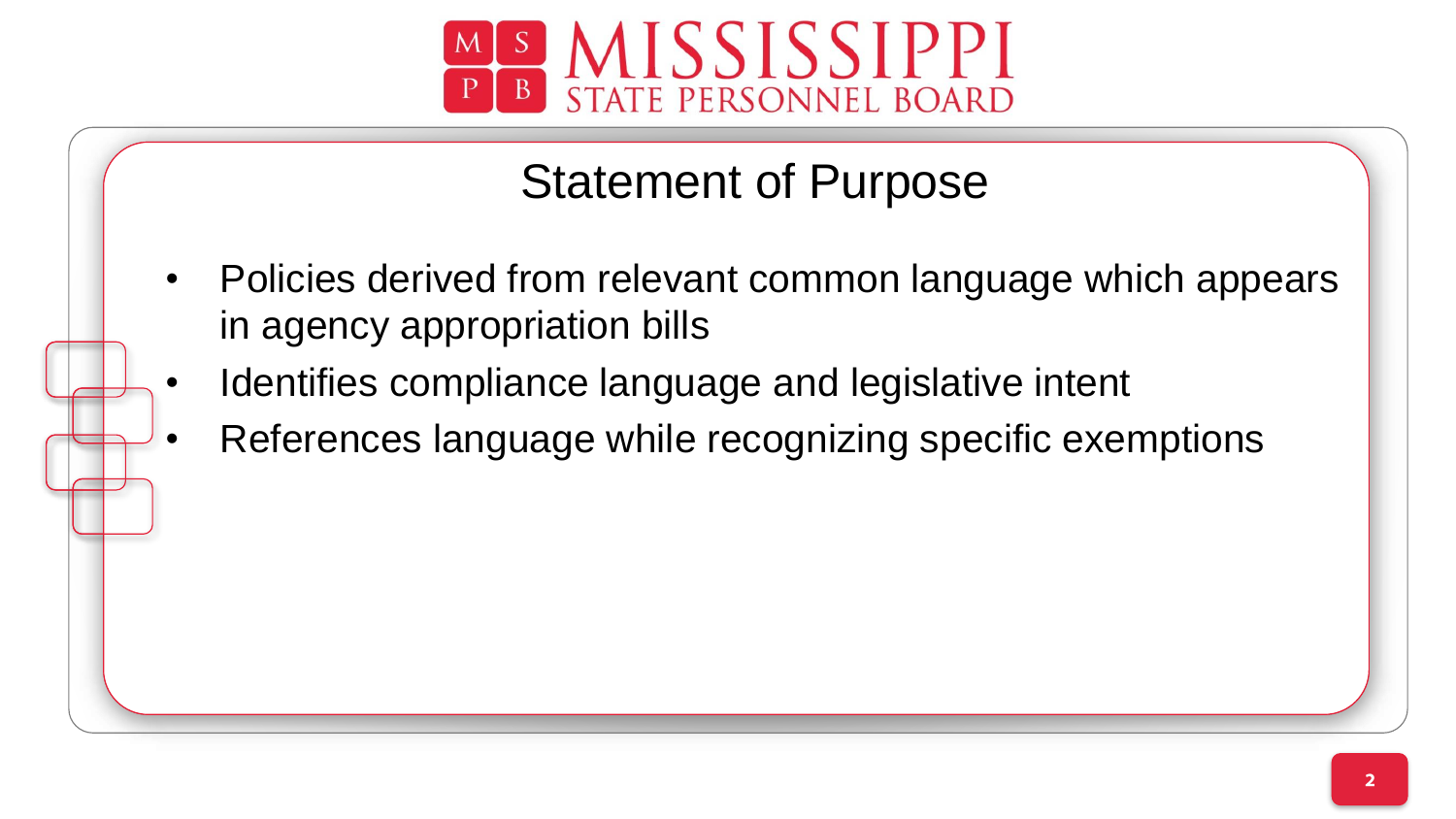

#### Implementation of Legislative Intent

- Any action deemed to be a special circumstance and approved by the Board must be reported by the agency and the MSPB monthly to the Chairmen of the following House and Senate Committees:
	- **Appropriations**
	- Accountability, Efficiency, and Transparency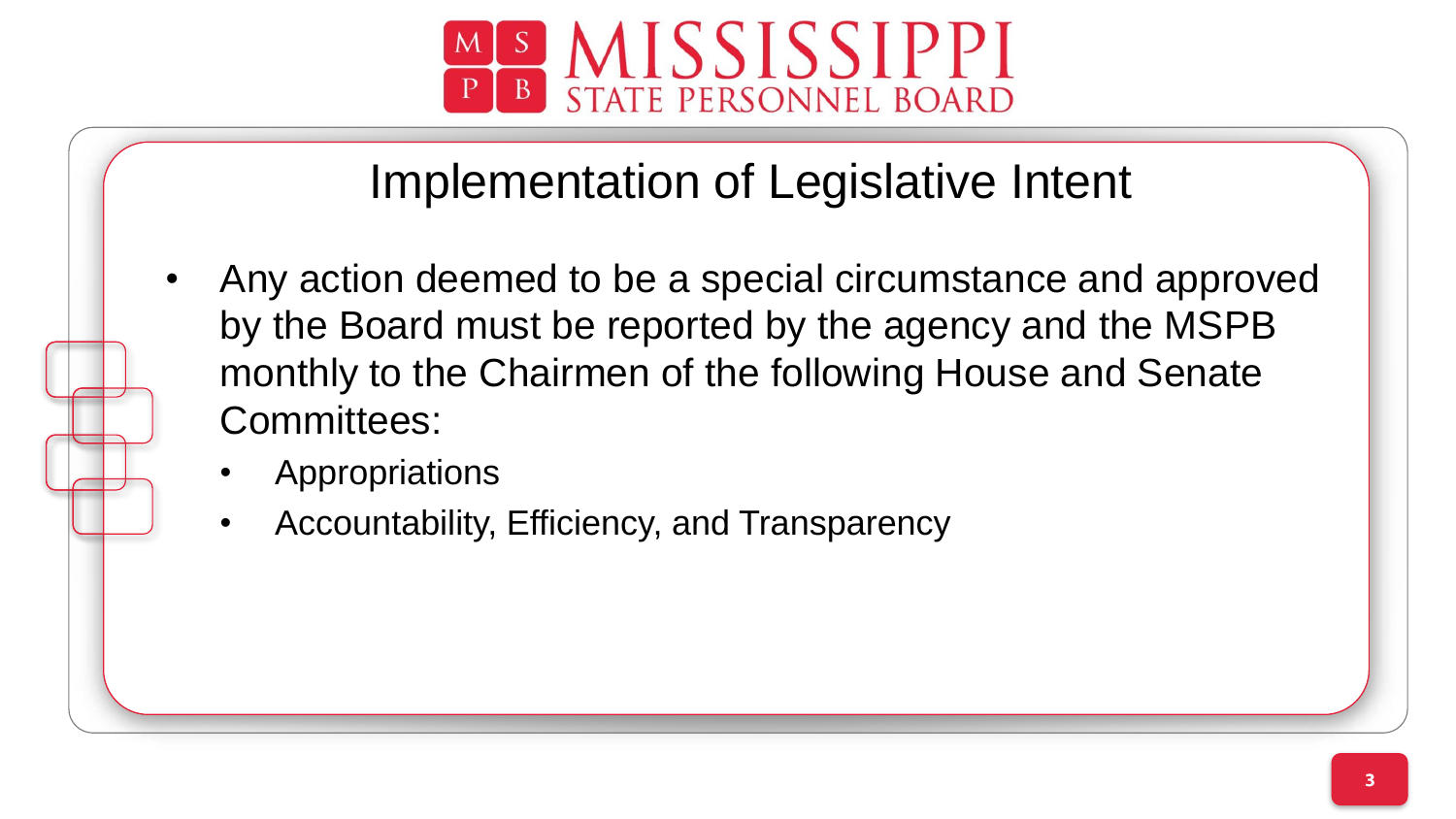

#### Coverage of Policies

Covered

- State service employees/positions
- Non-state service employees/positions excluded but subject to MSPB salary setting authority

Not Covered

- Non-state service agencies
- Non-state service occupations
- Designated positions within MDAC, MDA, and MDE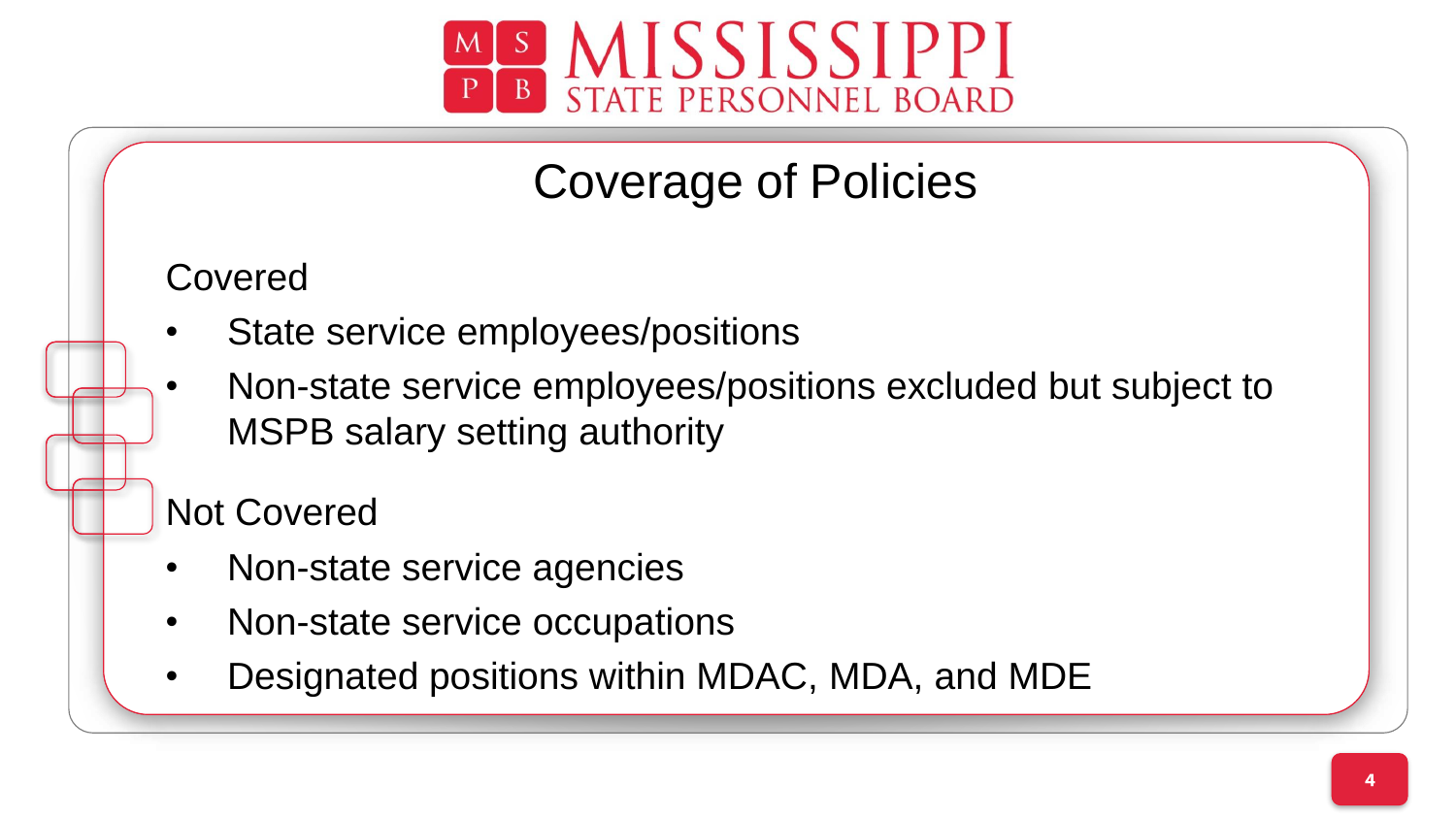

## Salary Determination

- Every classification is assigned to a Pay Plan and Grade
- Each Grade has a minimum, market, and maximum salary
- ç There are four zones established within each grade that provide guidance for agencies in making salary decisions
- Agencies should maintain equity by considering peers within the same job family who possess similar attributes
- All salary determinations are subject to equity audits by MSPB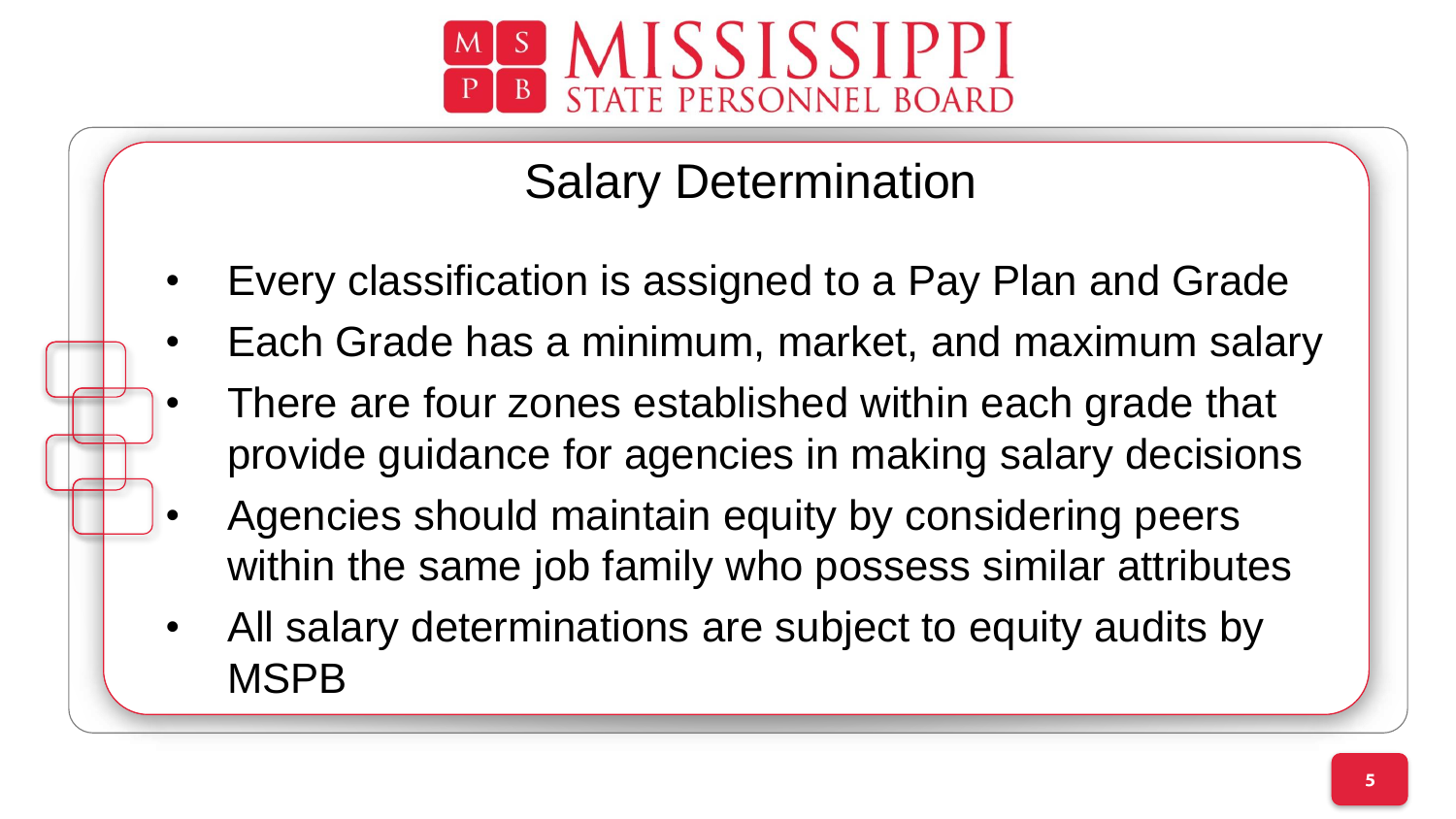

## Salary Zones 1 and 2

- Zone 1 Entry Level meets minimum qualifications with little or no prior related experience.
	- Zone 2 Has minimal prior closely related experience
	- Salary decisions in Zones 1 and 2 are made at the agency level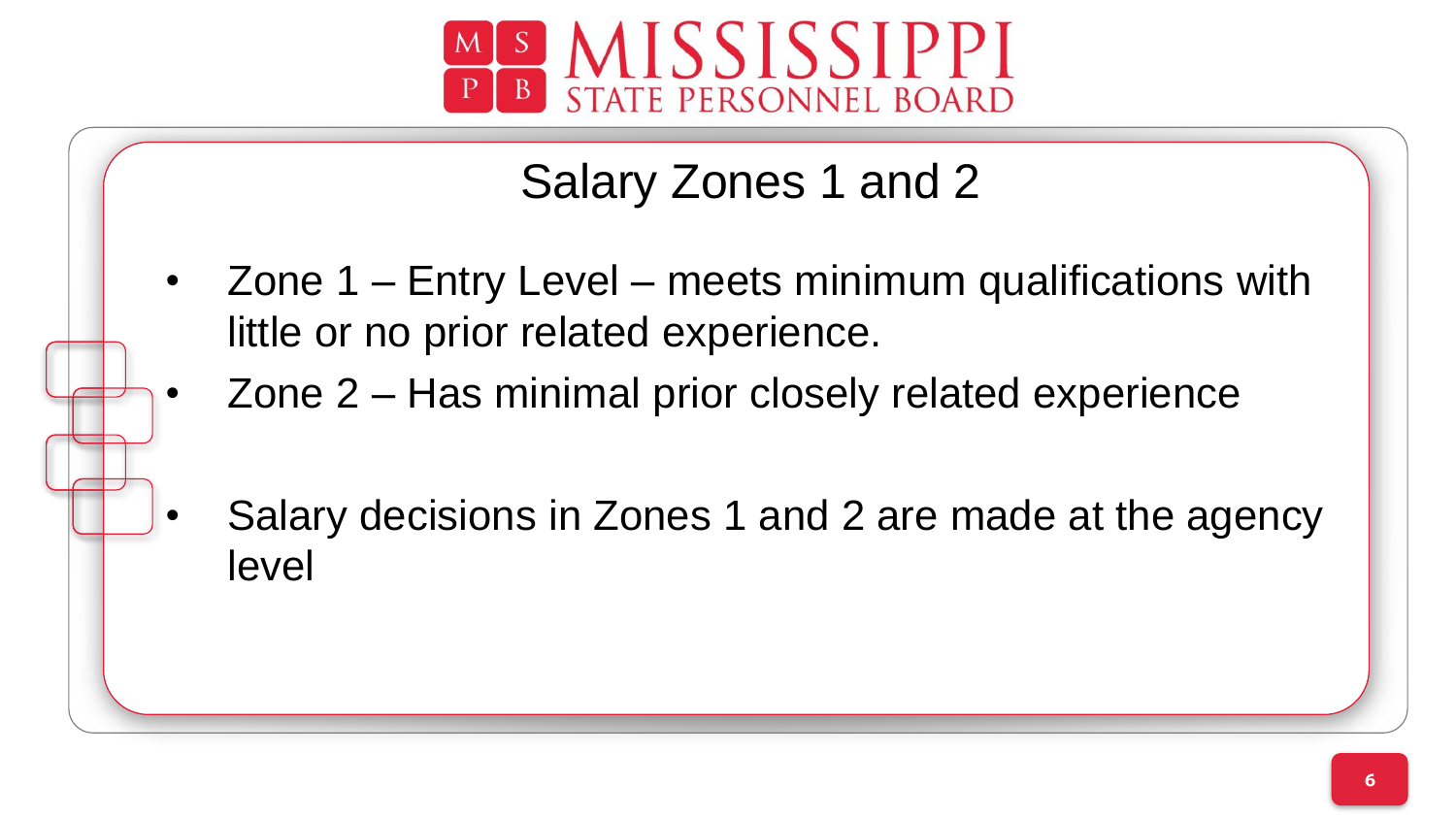

# Salary Zone 3

- Zone 3 has previous closely related experience and a demonstrated ability to perform assigned duties
- Salary decisions in Zone 3 require State Personnel Director or designee approval prior to processing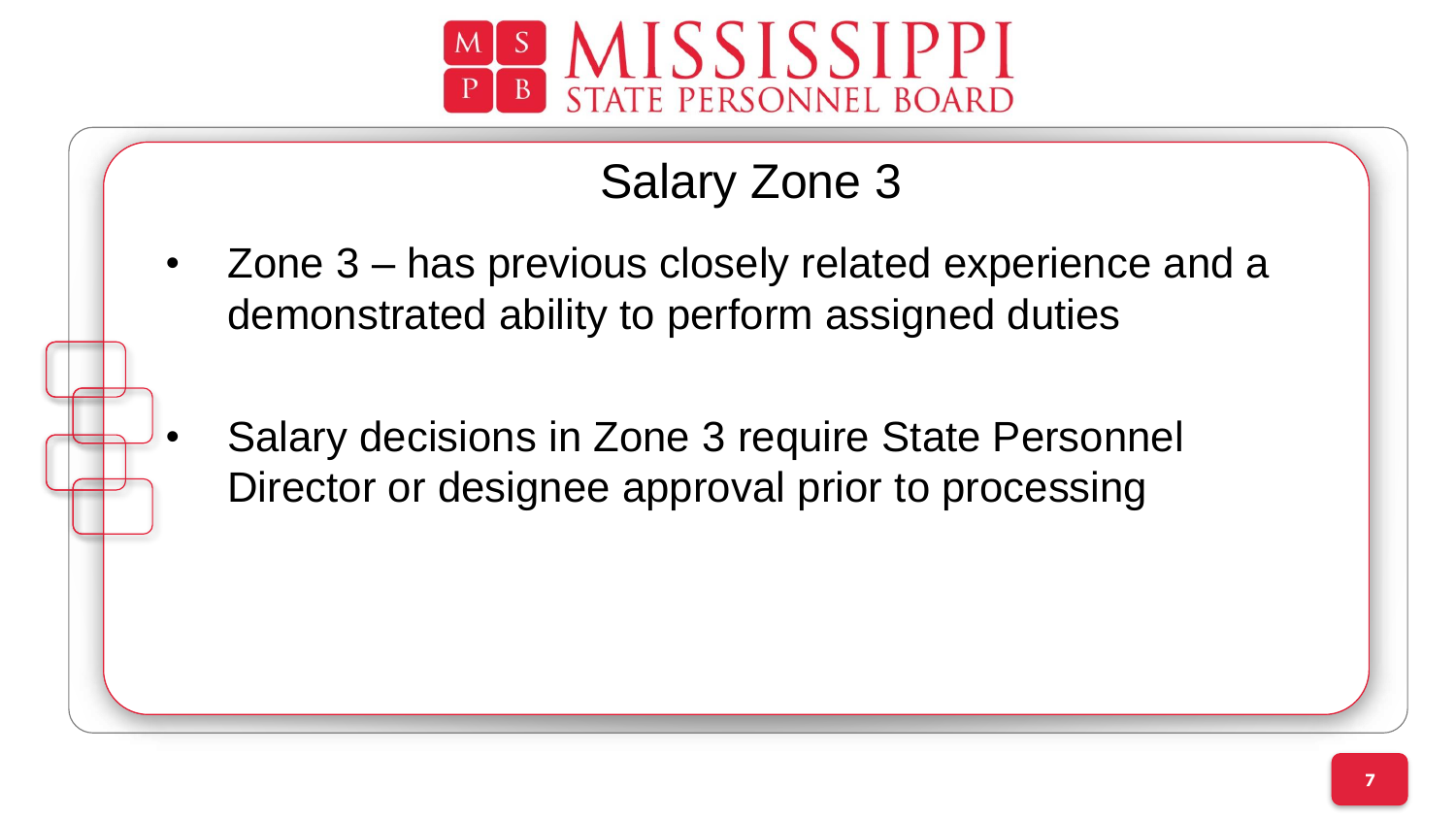

# Salary Zone 4

- licenses/certifications that are highly valued in the market • Zone 4 – reserved for those employees who have exemplary performance, a broad and deep knowledge of the position, and/or possess scarce skills or
- Salary decisions in Zone 4 require MSPB approval with the exceptions noted on the next slide or salary scales in statute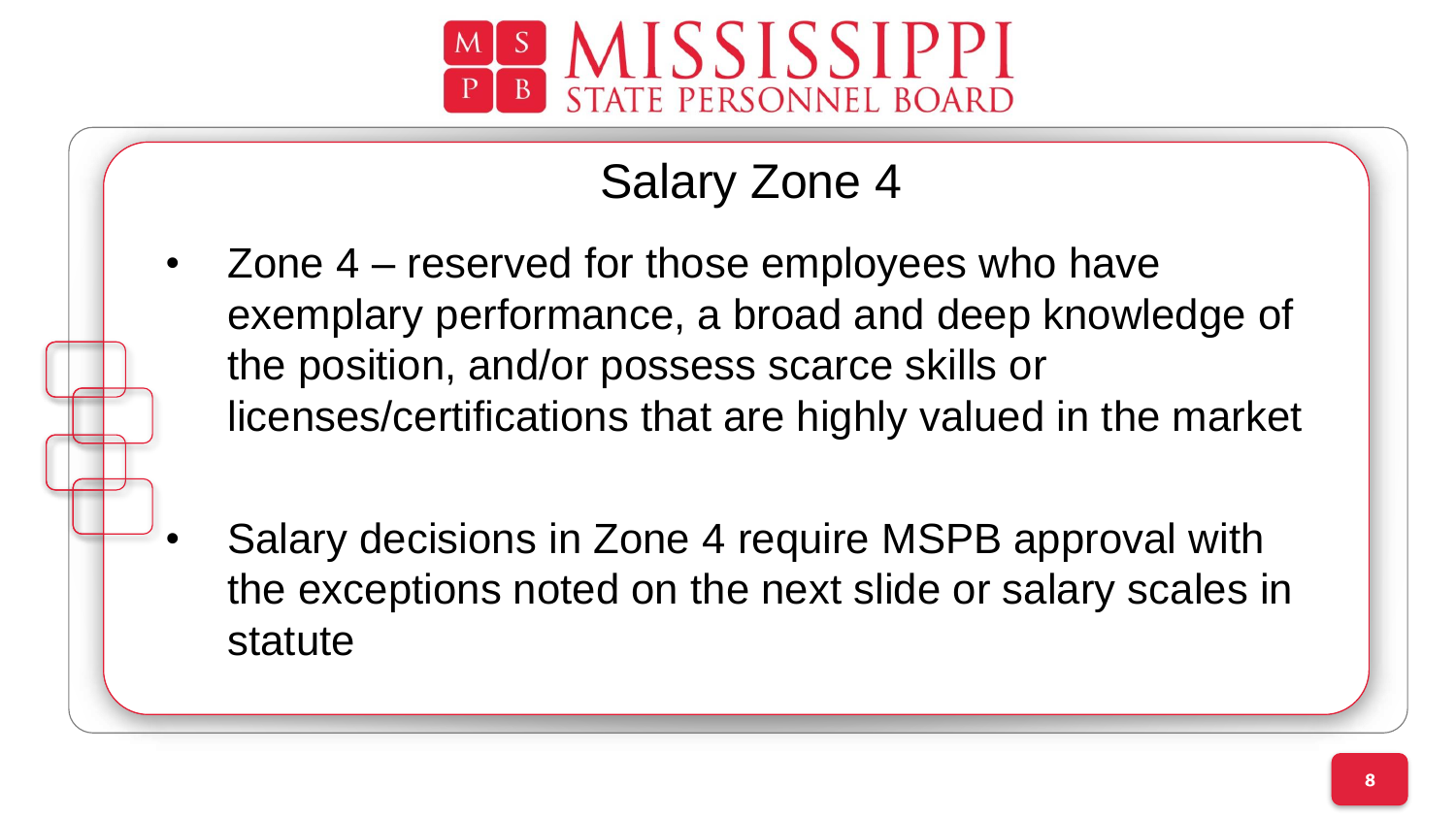

## Zone 4 Automatic Qualifiers

- from the 10% maximum increase for in-range adjustments. • Certain qualifications are authorized by the MSPB to give immediate access to Zone 4 without a separate request presented to and approved by the MSPB and are exempt These qualifications include:
	- Certified Examiner in Charge
	- Chartered Financial Analyst
	- Certified Financial Examiner
	- Certified Internal Auditor
- Certified Insurance Examiner
- Nursing Home Administrator
- Certified Public Accountant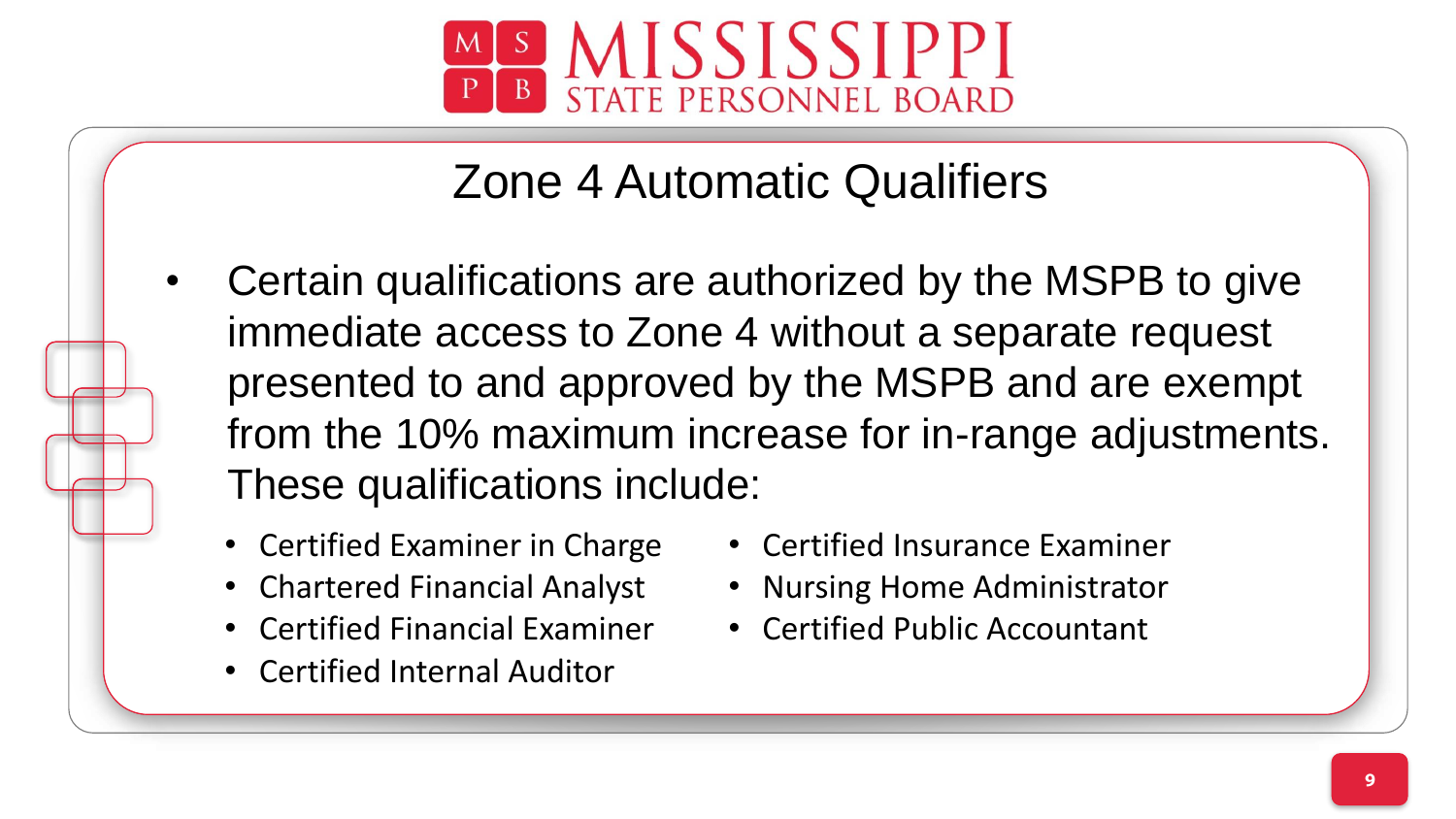

### Compensation Delivery Mechanisms

- Title Change
- **Promotion**
- In-Range Adjustments
- **Demotion**
- Legislative Increases
- All agency salary decisions are subject to equity audits by the MSPB staff before or after approval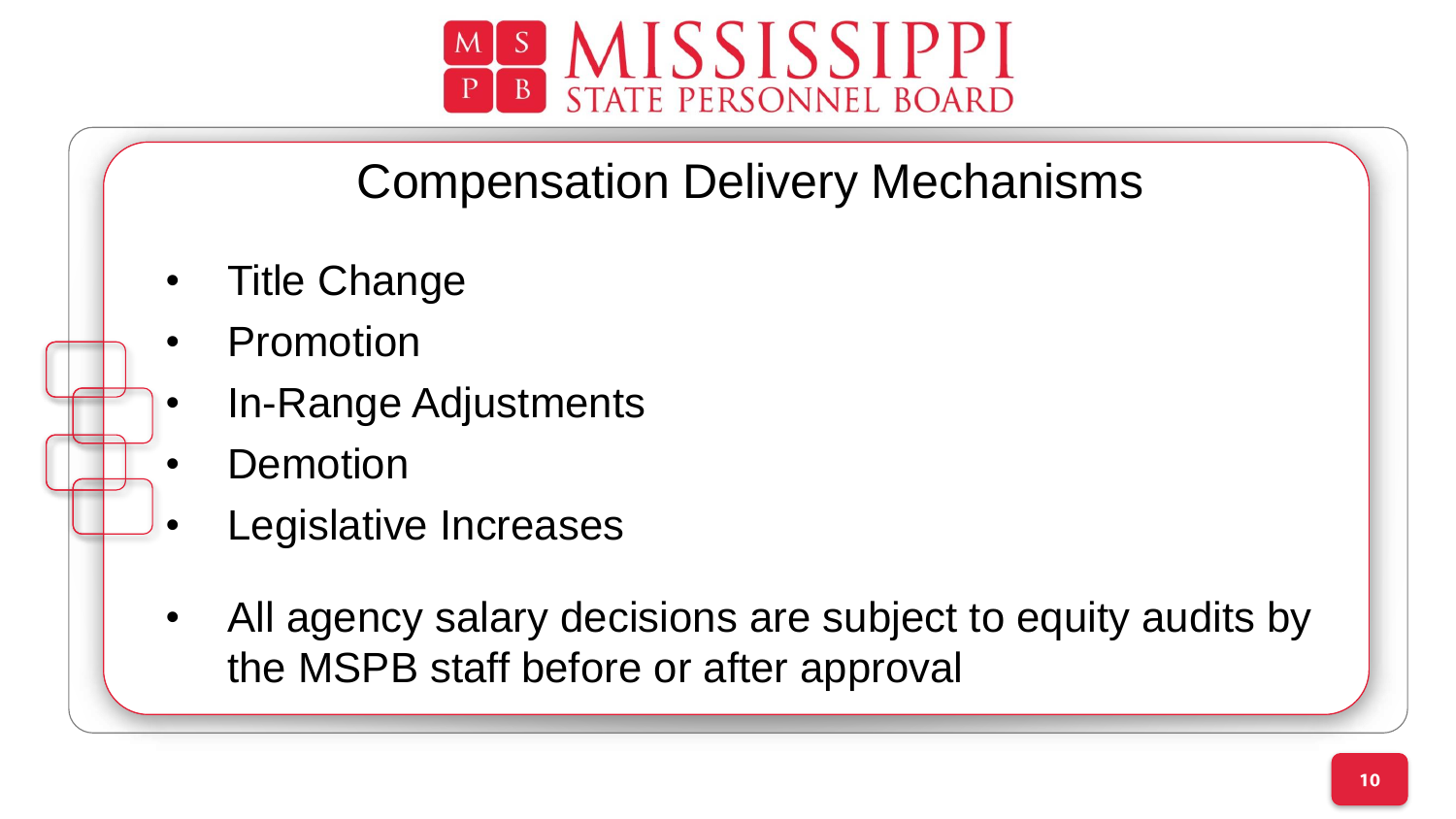

# Title Change

- May be upward, downward, or lateral
- May be processed if cost neutral
- Special Circumstance language is still applicable
- ç • All filled title changes from the worker level to the supervisor level require MSPB approval
- All other title changes shall be approved by the State Personnel Director or his designee
- Total maximum increase for Title Change is 15%
- Exceptions to 15% max if changing from General Pay Plan to other pay plan OR Medical Pay Plan employees with advanced certification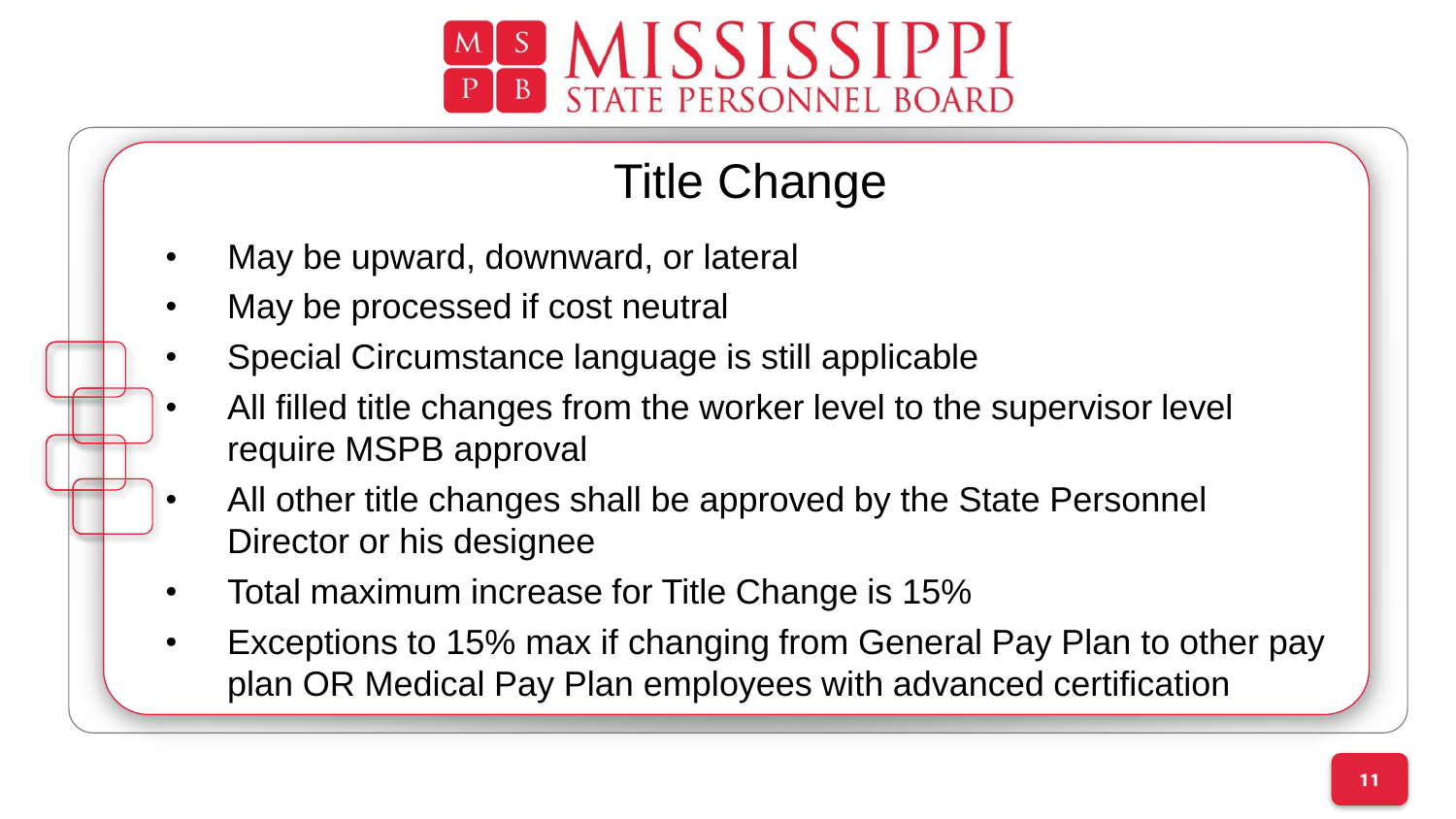

## Promotion

- Employee applied for a posted position rather than having a title change
- ç • Considerations for salary determination should include how many pay grades are between the old and new title, current salary in relation to peers in the same pay grade, and performance reviews
- Total maximum increase for Promotion is 15%
- Exceptions to 15% max if changing from General Pay Plan to other pay plan OR Medical Pay Plan employees with advanced certification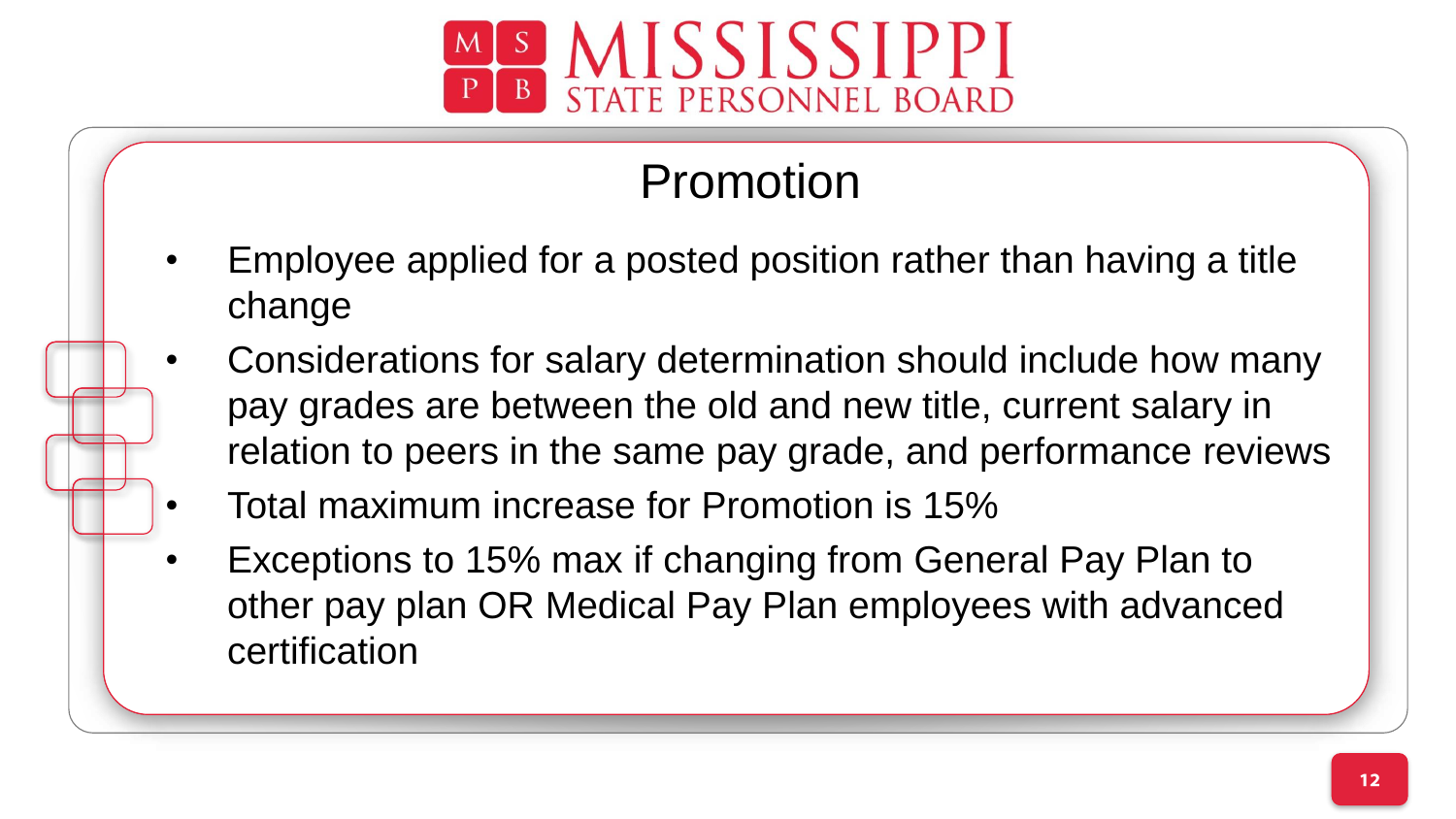

### In-Range Adjustment

- Salary adjustments under this mechanism are capped at a cumulative total of 10% per fiscal year
	- Three mechanisms:
	- l. • Salary Progression – additional duties, higher responsibility, performance, longevity, and licensure/degree/certification
	- Equity relationship of employee's salary to the salary of other similarly situated employees within the agency
	- Immediate Labor Market Change to address retention, the work performed is critical, and replacing employees is difficult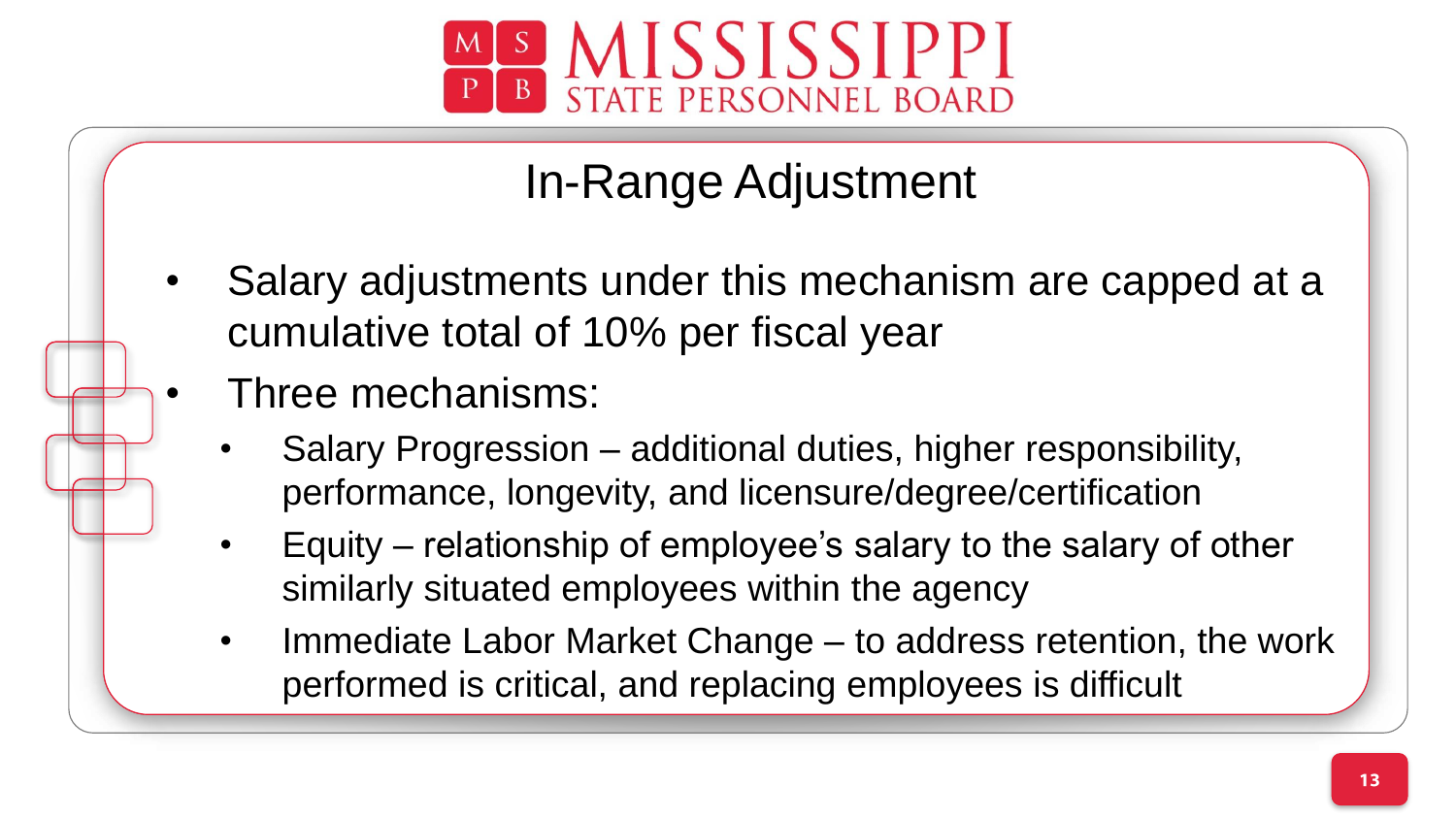

## Demotion

- Employees may experience a demotion for three reasons, and guidance is provided for salary determination:
	- promotional increase received • Voluntary Demotion within 12 months – reduce pay by amount of
	- Voluntary Demotion after 12 months reduce pay to appropriate level within new range based on qualifications and peers
	- Involuntary Demotion due to Discipline/Performance reduce pay to appropriate level within the new range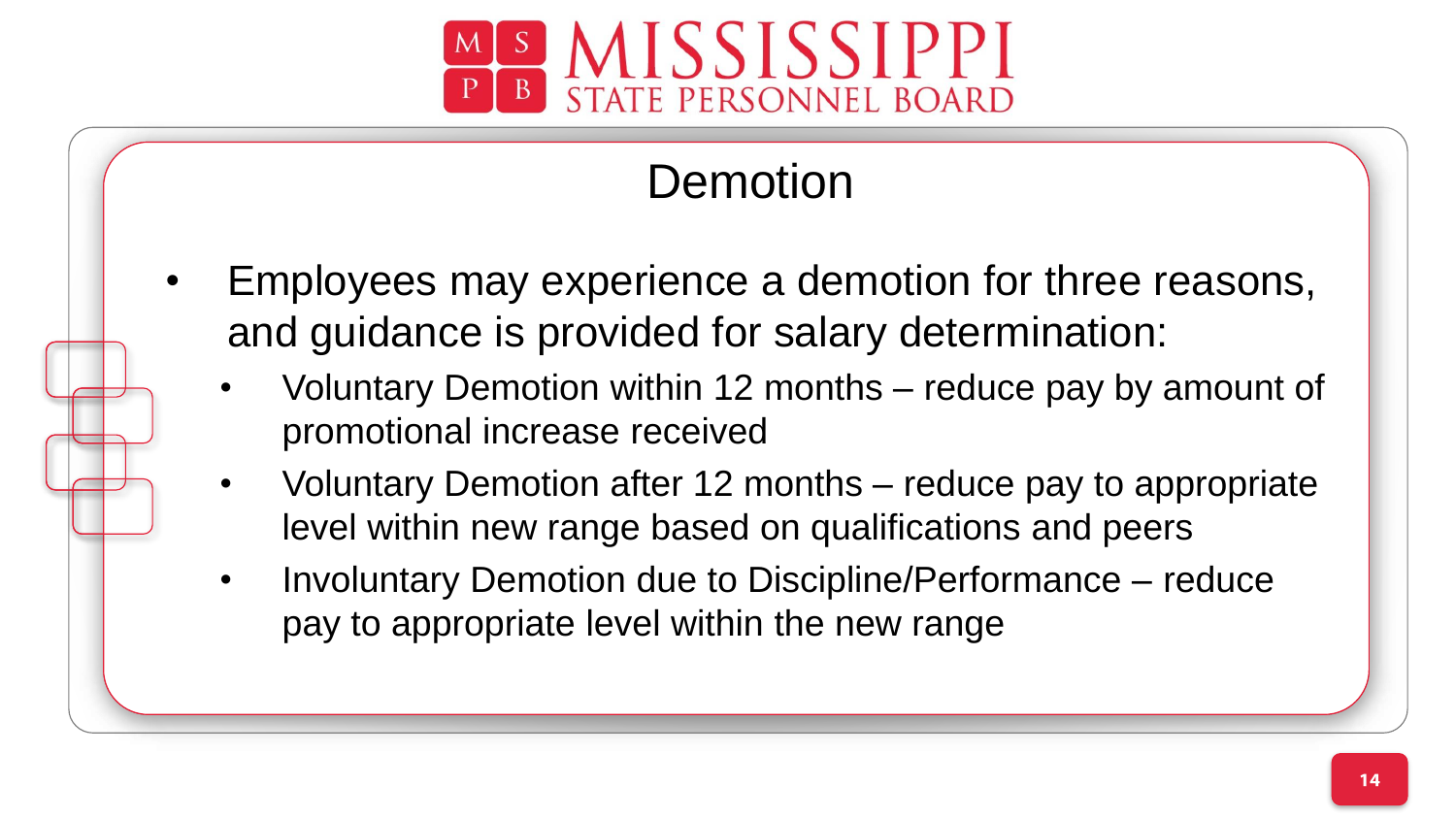

#### Legislative Increases

- Direct appropriation from the Legislature based on:
	- **Performance**
	- **Cost of Living**
	- Market Adjustment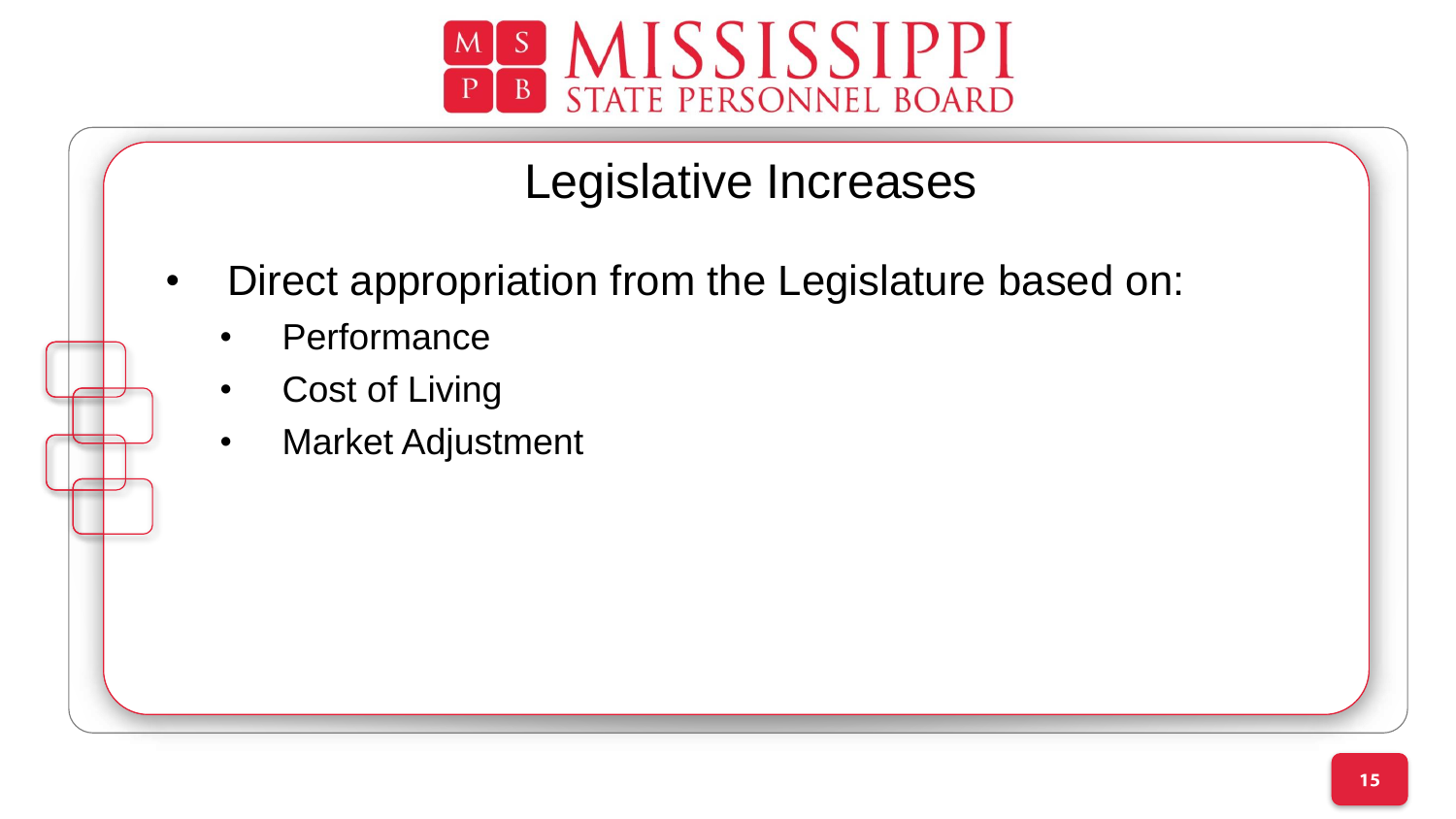

Additional Compensation

- Additional form of compensation to employees in the delivery of essential services within or outside of the standard work schedule or workplace. These include:
	- **Extensive Travel**
	- **Standby**
	- Call Back
	- **Shift Pay**
	- **Special Duty Pay**
	- Type/Duty/Location Pay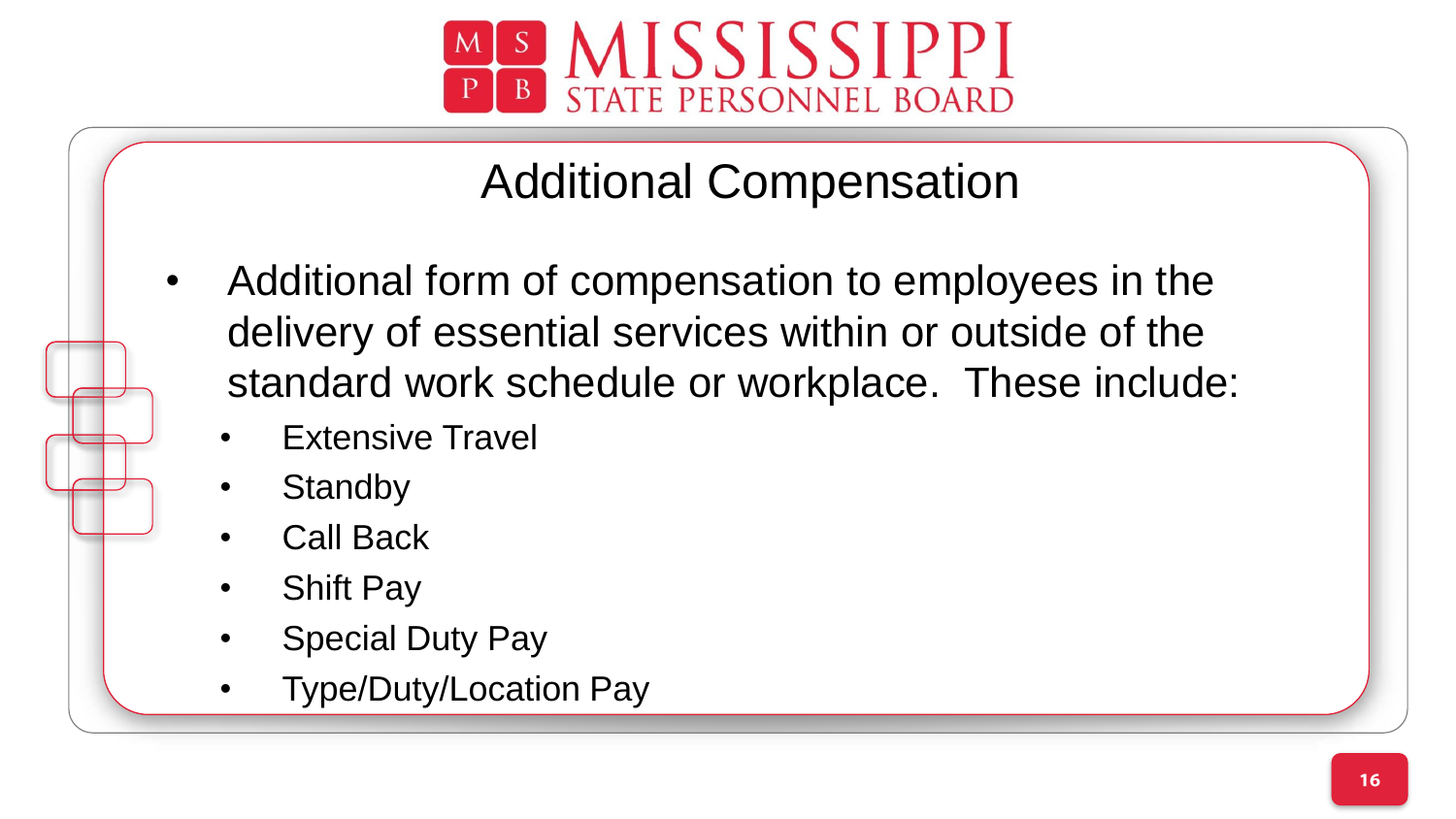

## Agency Head Salary Determination

- While assigned to a Tier with a minimum, market, and maximum salary, each agency head's salary will be capped by the market rate and any statutory provisions that are applicable
- Board must approve any decrease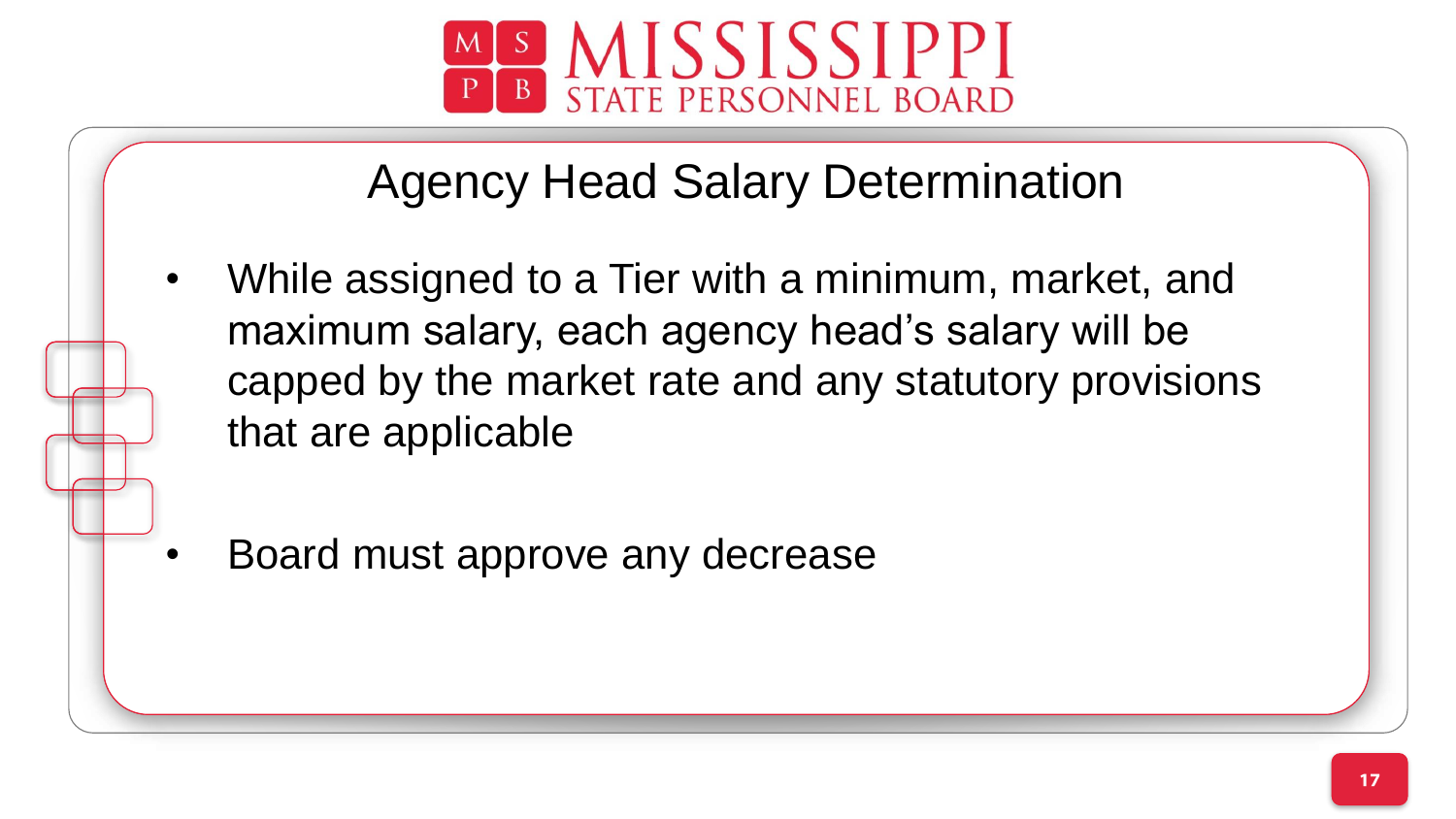

#### Salaries that Exceed the Agency Head

decisions for agency heads and salaries that exceed the agency Mississippi Code Annotated Section 25-3-39 establishes a ceiling for salaries in relation to the Governor's salary and that of the agency head. Please refer to this section when making salary head. In reference to the language contained within this statute, the Mississippi State Personnel Board reviews requests for salary exemptions for select classifications on a case-by-case basis and has determined that the salaries of physicians and actuaries are exempt from Section 25-3-39 of the Mississippi Code Annotated.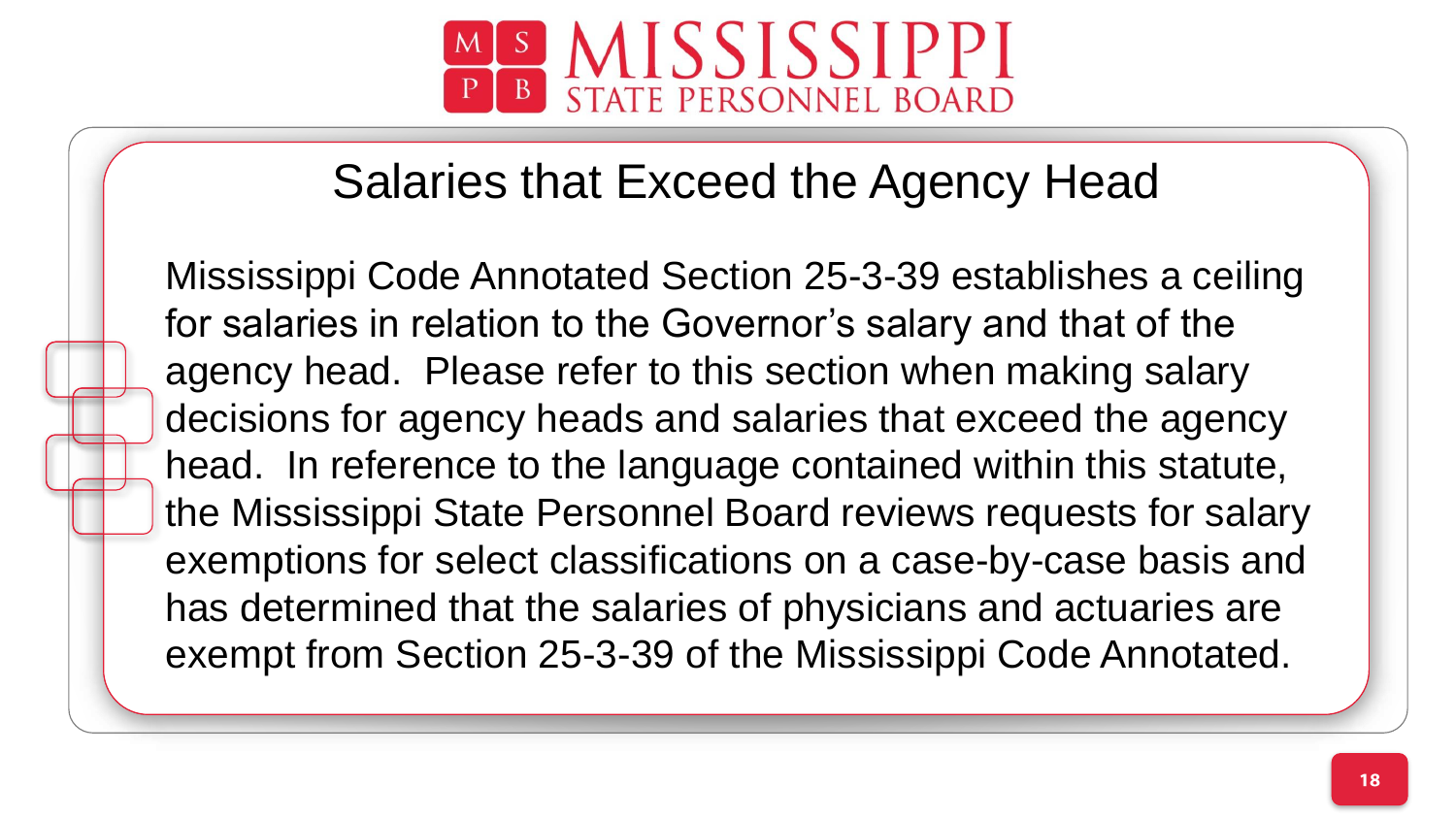

#### Performance Review System Requirements

• Current PRS rating required for processing of personnel actions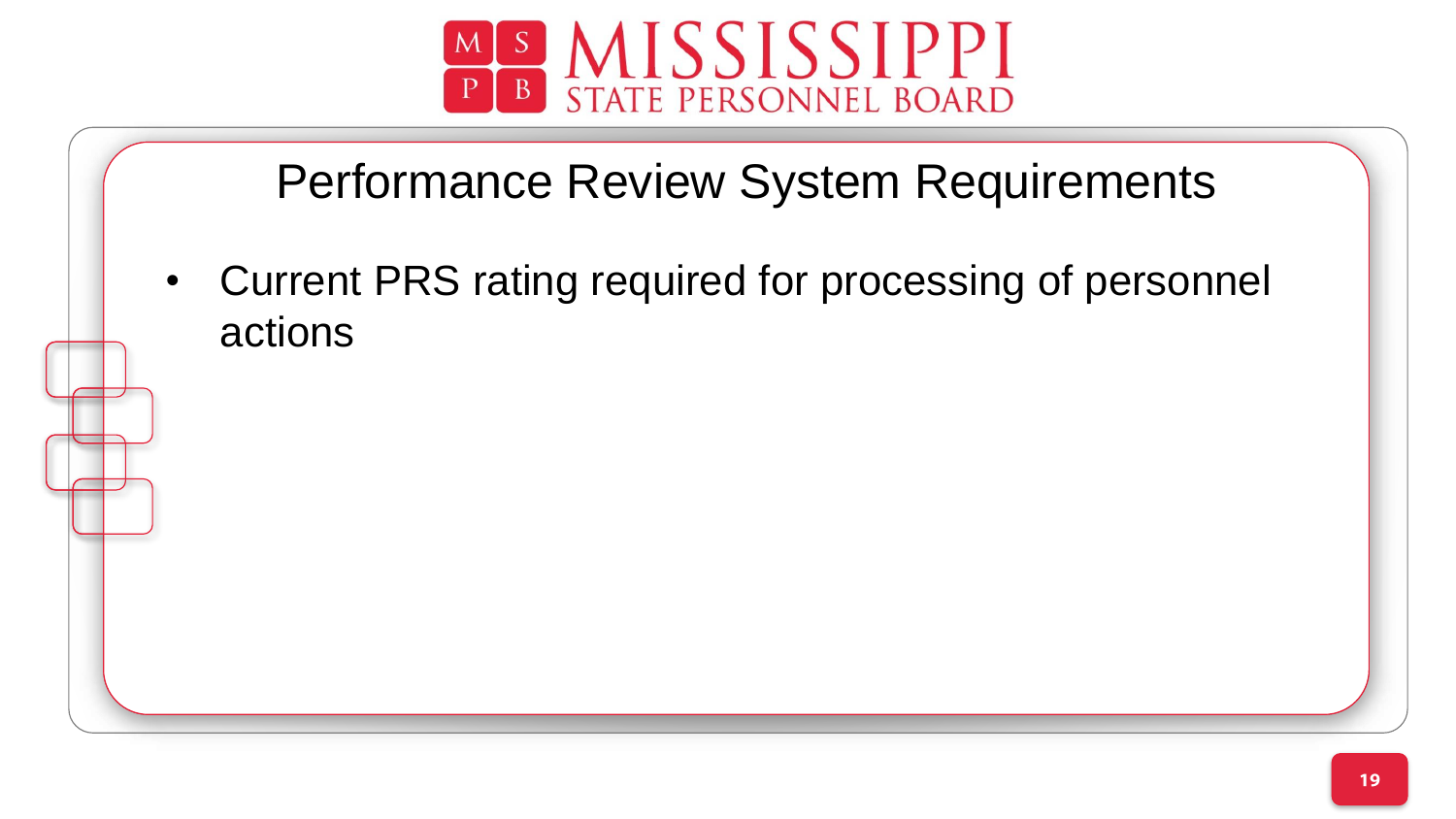

Recommendation

A. Approve the Variable Compensation Plan as presented as a Final Rule; and,

B. Authorize the Executive Director to make such minor changes to the Variable Compensation Plan with regard to formatting, correction of typographical errors and the like as may be required to facilitate filing, printing and publication.